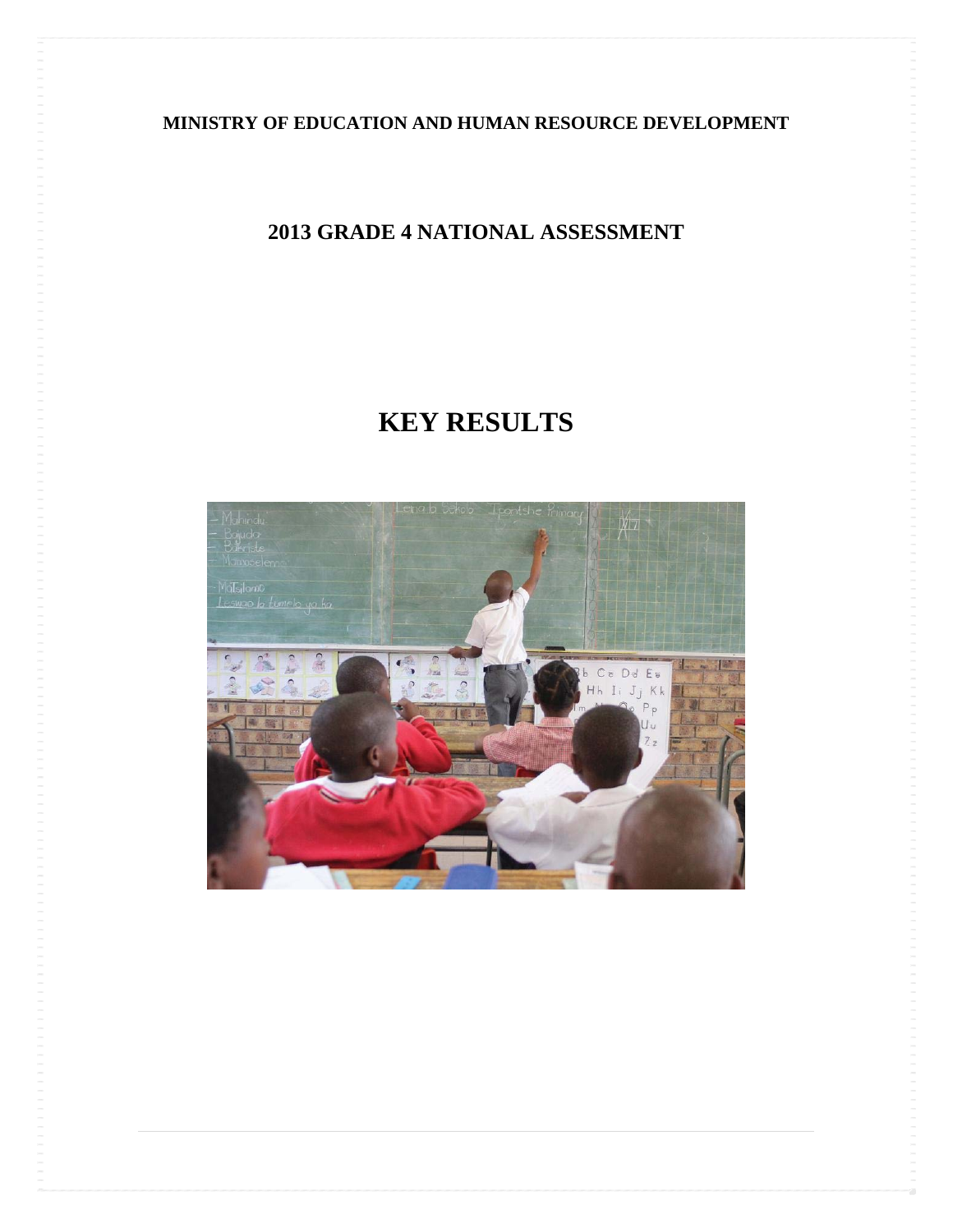## **KEY RESULTS OF THE 2013 GRADE 4 NATIONAL ASSESSMENT**

### **Overview**

The twelfth Grade 4 National Assessment was held during October 2013. 1058 students (534 boys, 524 girls) from 57 schools were assessed in language arts (reading, writing, listening and speaking) and mathematics including mental maths. The assessments took the form of group administered written papers and one on one oral assessments. The assessments were developed, piloted, administered and scored by classroom teachers under the guidance of the Curriculum, Measurement and Evaluation Unit.

Most of the students assessed in the 2013 Grade 4 assessment were previously assessed in October 2011 as part of the 14th Grade 2 National Assessment. This has enabled some comparisons to be made.

## **Reading**

• Reading levels showed a decrease for 2 consecutive years. 75.6% of the students (as compared to 77.8 % in 2012 and 87.4% in 2011) were assessed as reading at or above their grade level. 11% of this year's cohort were found to be functioning at two or three grades below their level (9.5% in 2012 and 6% in 2011)*(see fig. 1)*.



*Fig 1. G4NA Reading levels 2002 – 2012* 

 **Gender differences in reading remained significant and the gap has widened.** 85.4% of the girls as compared to 66.9% (-18.5% difference) of the boys were reading satisfactorily in 2013. 11% of the girls were rated as reading at grade 2 level or below as compared to 28% of the boys.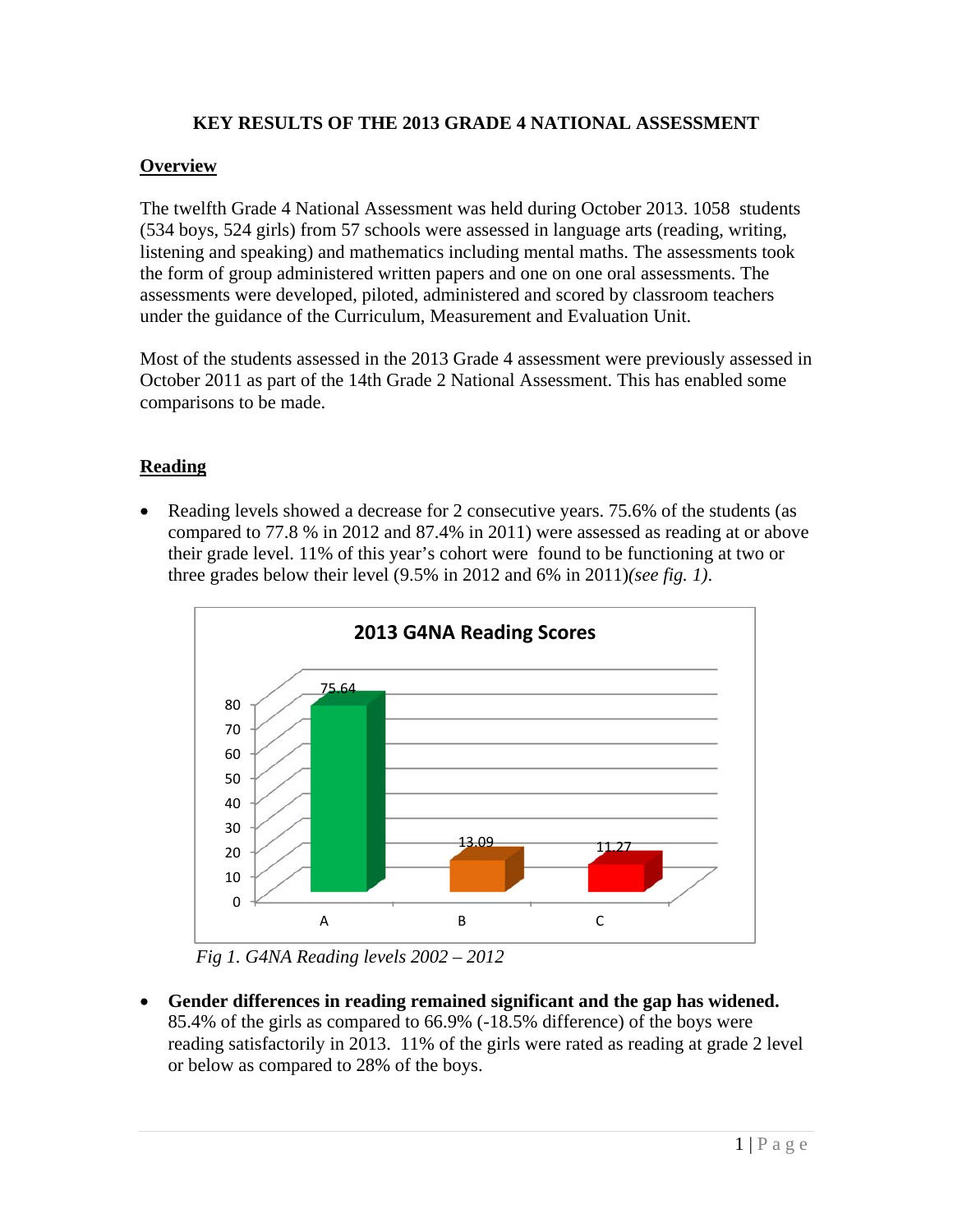• Reading levels of students in the northern districts were again higher than that of students in the other areas *(fig. 2)*.



*Fig. 2: Reading levels of grade 4 students by district* 

# **Silent Reading Comprehension**

• Performance of students on the written comprehension passages was significantly worse than oral reading performance. 49.6% of the grade 5 students displayed a satisfactory understanding of passages in writing as compared to 32.4% in 2012. A significant increase over 17%. *(fig 3).*



*Fig. 3 – G4NA - Silent Reading Comprehension scores*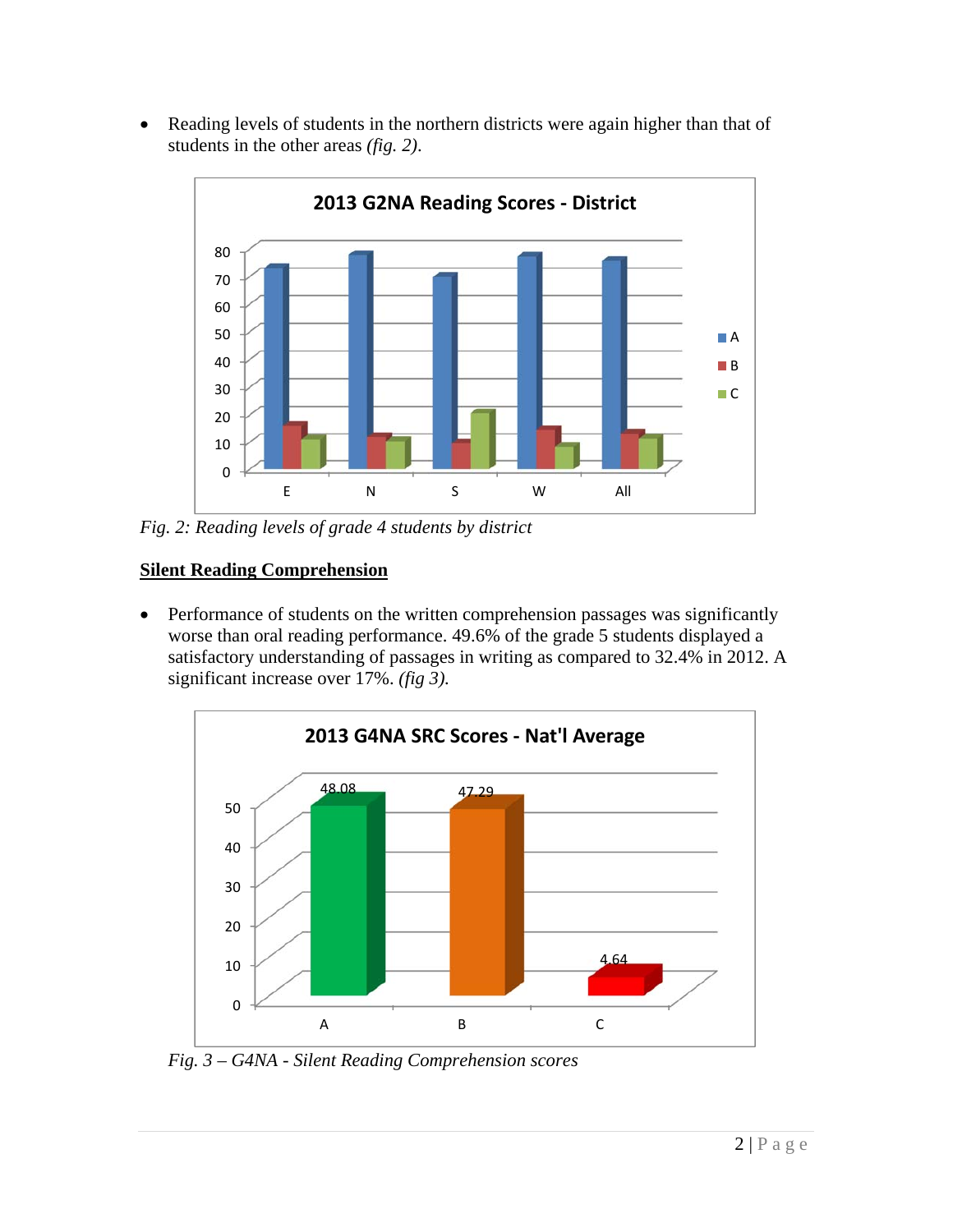• 23% of the boys (26% in 2011) and 12% of the girls (same as 2012) experienced serious difficulties with the passages (*see fig 4*).



*Fig.4: SRC levels of grade 4 students – Gender differences* 

# **Writing**

- Writing performance has dropped significantly since the last assessment. Only 14% of grade 5 students as compared to 25.2% in 2012 were able to write a paragraph to a satisfactory standard (*fig 5)*.
- 38% of the boys and 22% of the girls were unable to express themselves clearly in writing. Their work contained serious errors of style, sequencing, grammar, spelling, punctuation and creativity.



*Fig. 5: Writing levels of grade 4 students (2013)*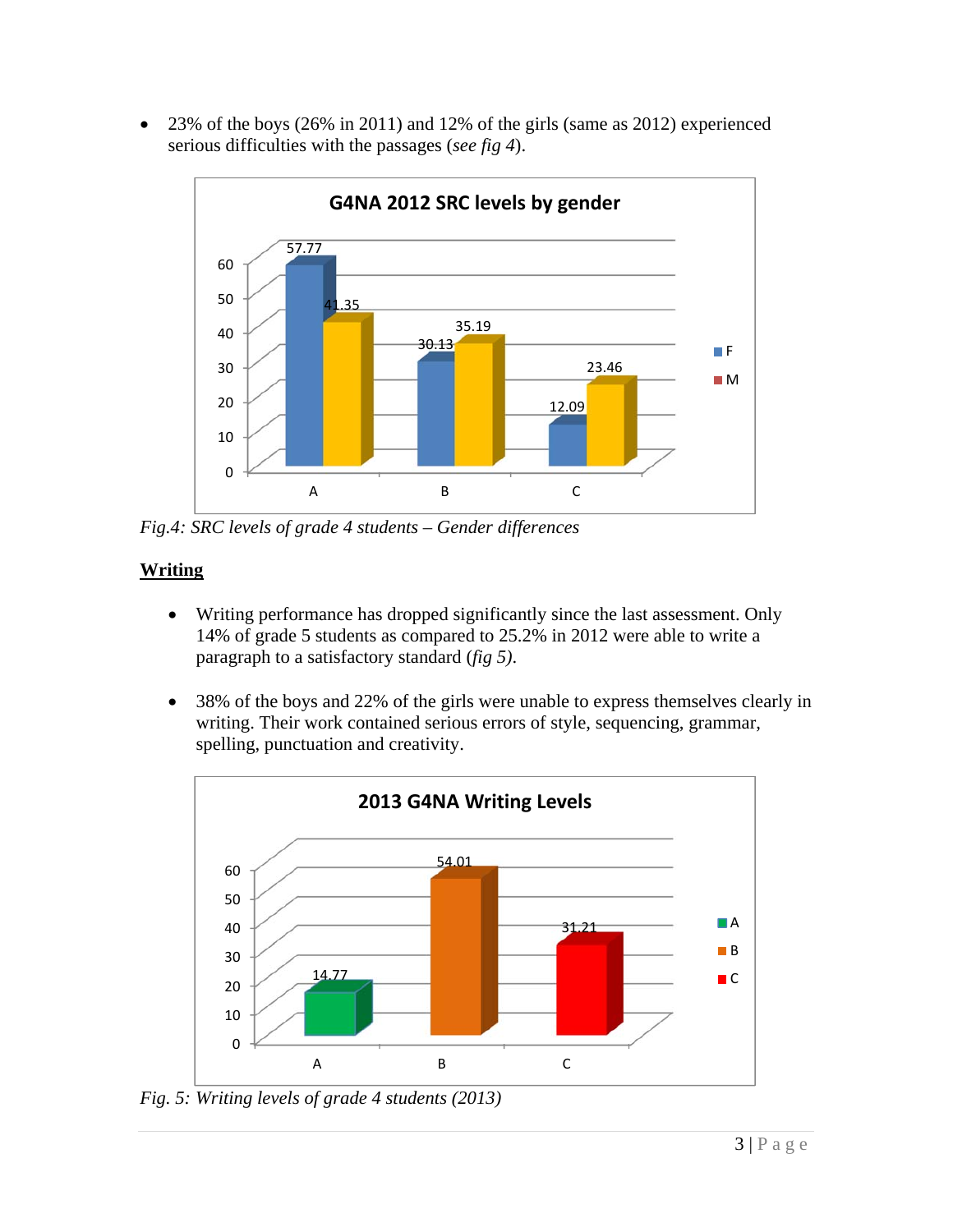## **Mathematics**

 **This year some 49% of the students were found to be working at or above grade level (compared to 46% in 2011).** Only about 7% of the students are working at grade 2 level or below *(see figure 6)*.



*Fig.6: Number levels of grade 4 students (2013)* 

 **The performance of girls in number was also better than that of boys**. Some 52% of the girls as compared to 45% of the boys were working at or above grade level in number *(see figure 7)*.



*Fig. 7: Numeracy levels of grade 4 students (by gender)*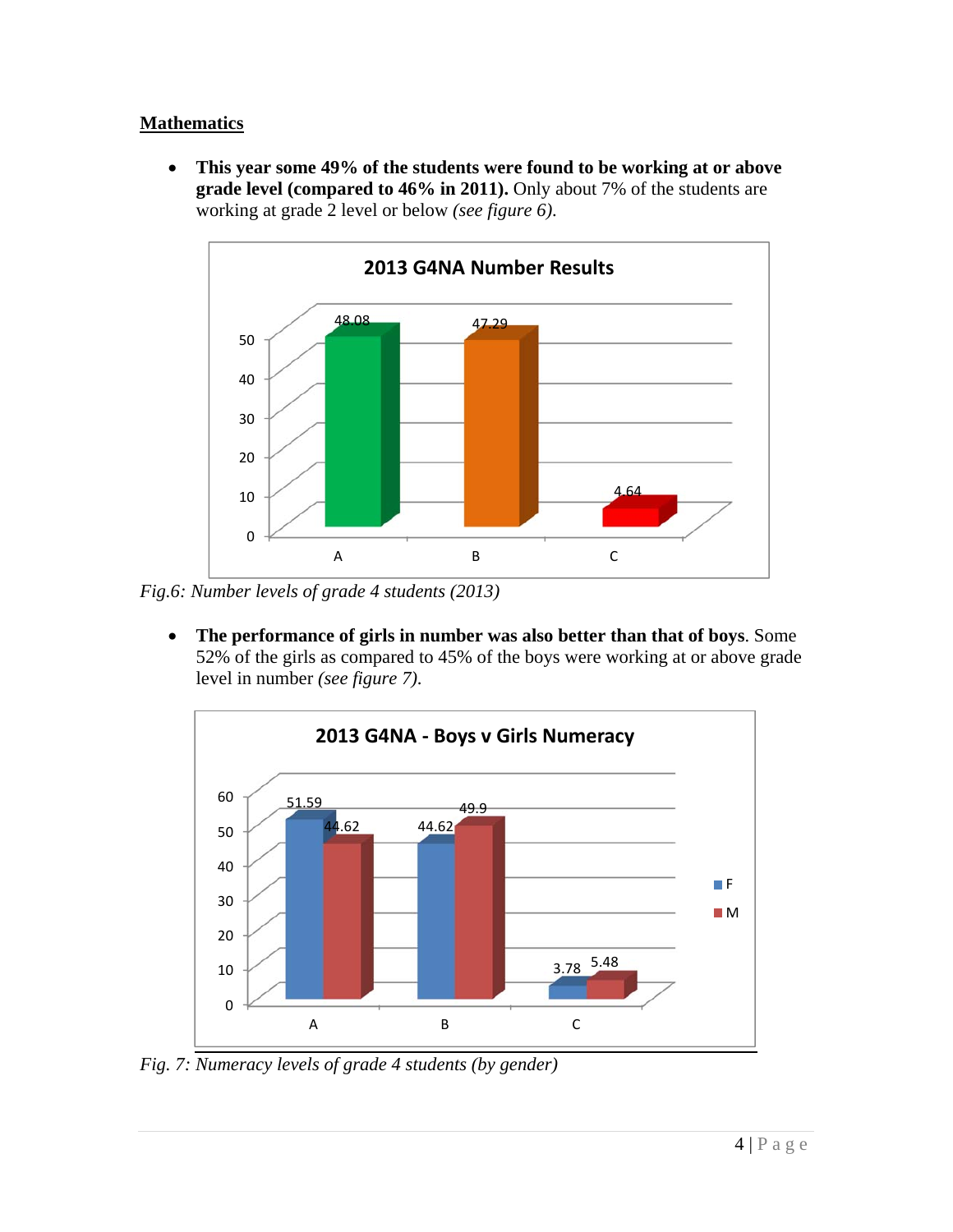#### **Mental Mathematics**

• The overall results in mental mathematics correlated very well  $(r = 0.78)$  with the written number assessments. About 42% of the students could be regarded as knowing their tables well with the majority having some knowledge.

#### **Districts**

- Performance in the western and northern districts was generally superior to that in the other districts. 72% of the western and 78% of the northern district students are working at or above their level in reading.
- **In each district twice as many boys as girls had serious reading difficulties***(see figs 8 – 10)***.**



*Fig. 8: 2012 District Reading levels*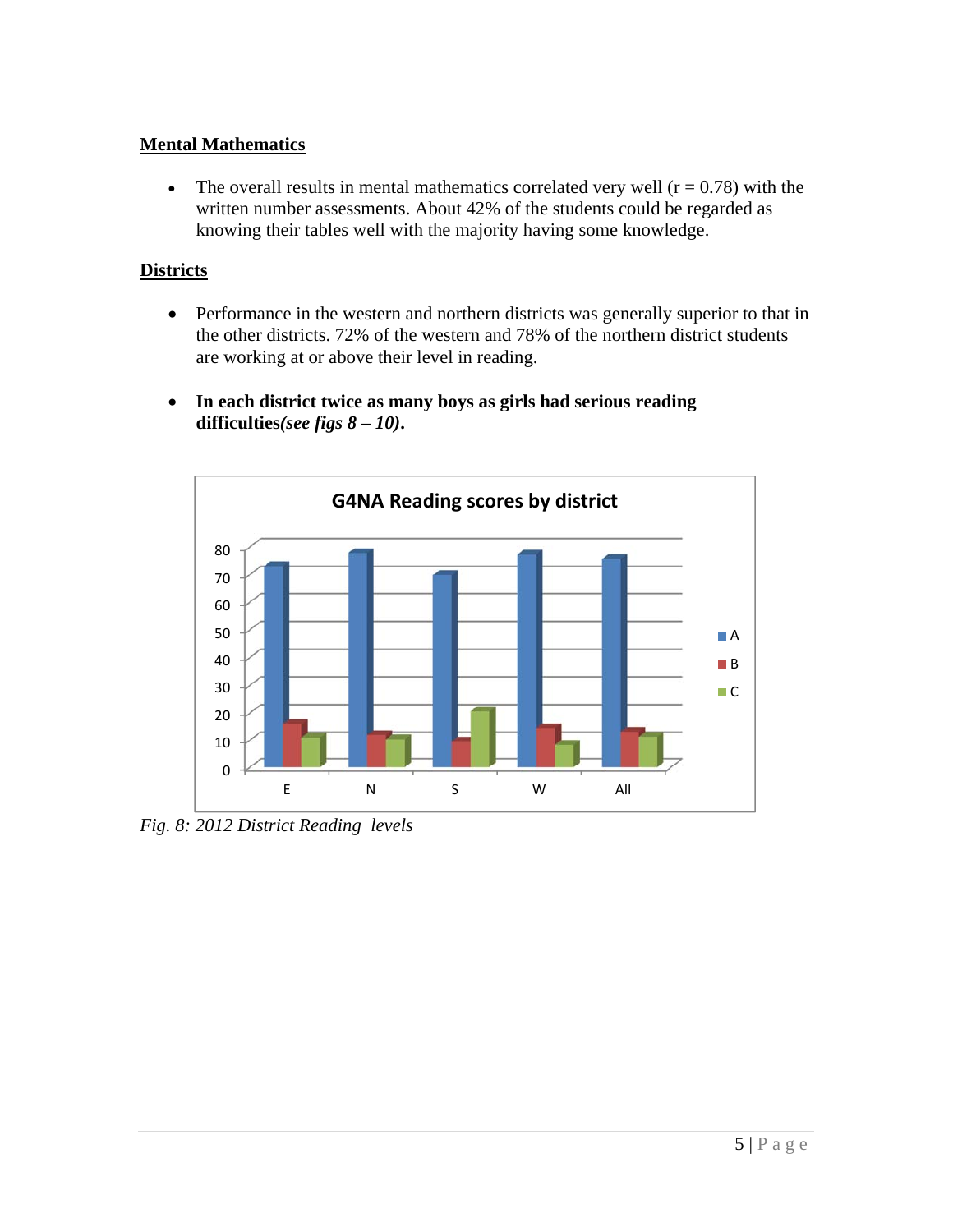

*Fig. 9: 2012 District Silent Reading Comprehension levels* 



*Fig. 10: 2012 District writing levels*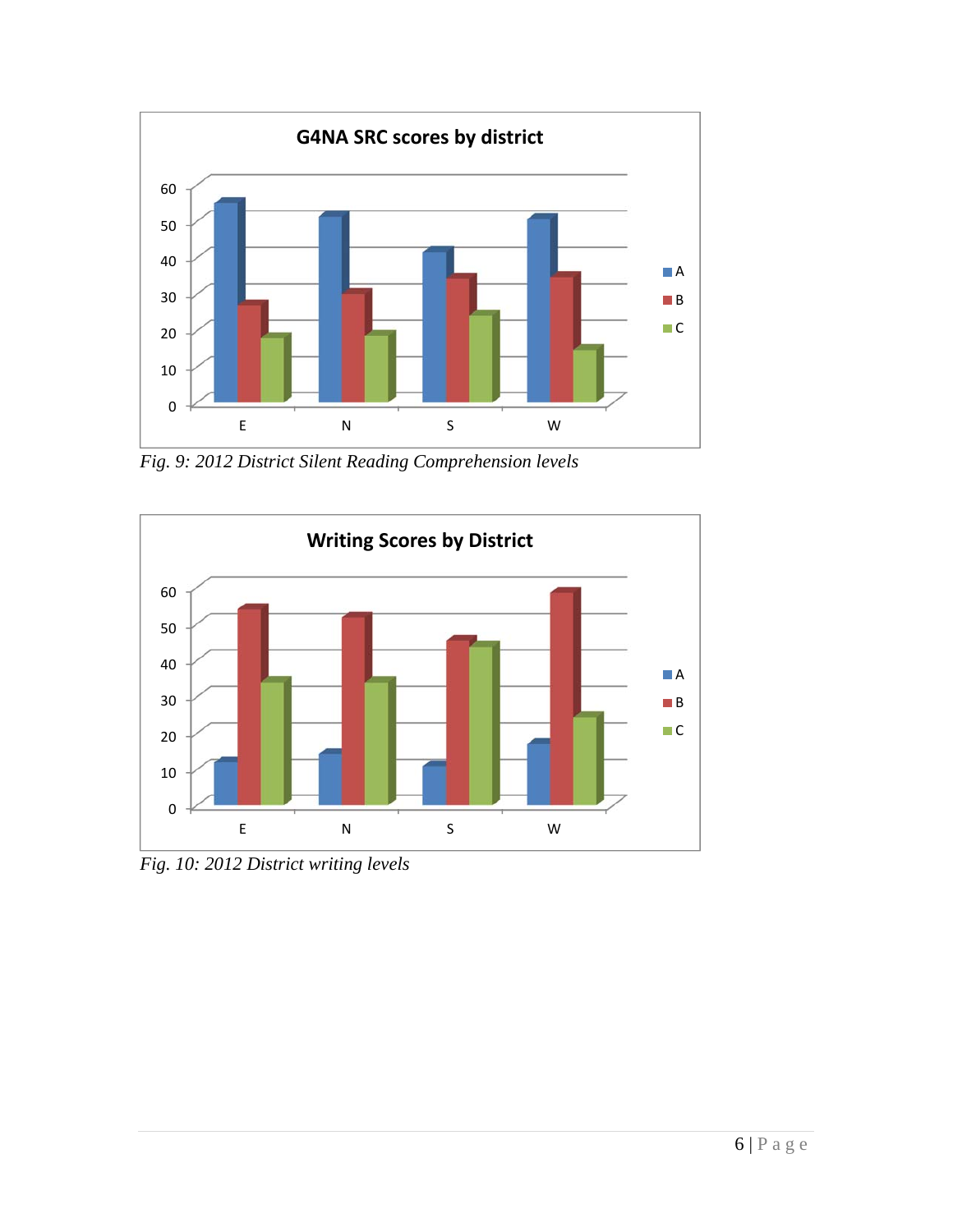

*Fig. 11: 2012 District Numeracy levels* 

#### **Schools**

- **Dramatic student performance differences were observed between schools within districts.**
- In each district some schools were beacons of excellence, while others had made commendable improvements.

### **Conclusions**

- **After five years of primary education about 12% of the boys and 7% of the girls can be classified as having serious reading problems.**
- **A few schools had results which are of serious concern**, particularly, in regard to the **performance of boys**.
- **The writing standards of the majority of students assessed are still weak**. Satisfactory writing was observed by only 45% of the students assessed.
- **Some improvement in student performance in number was observed. However, performance mental mathematics still leaves much to be desired**.
- Performance differences among schools seem to be more a function of school effectiveness than size or location of school. These differences were also manifest in schools of similar locality and economic background.